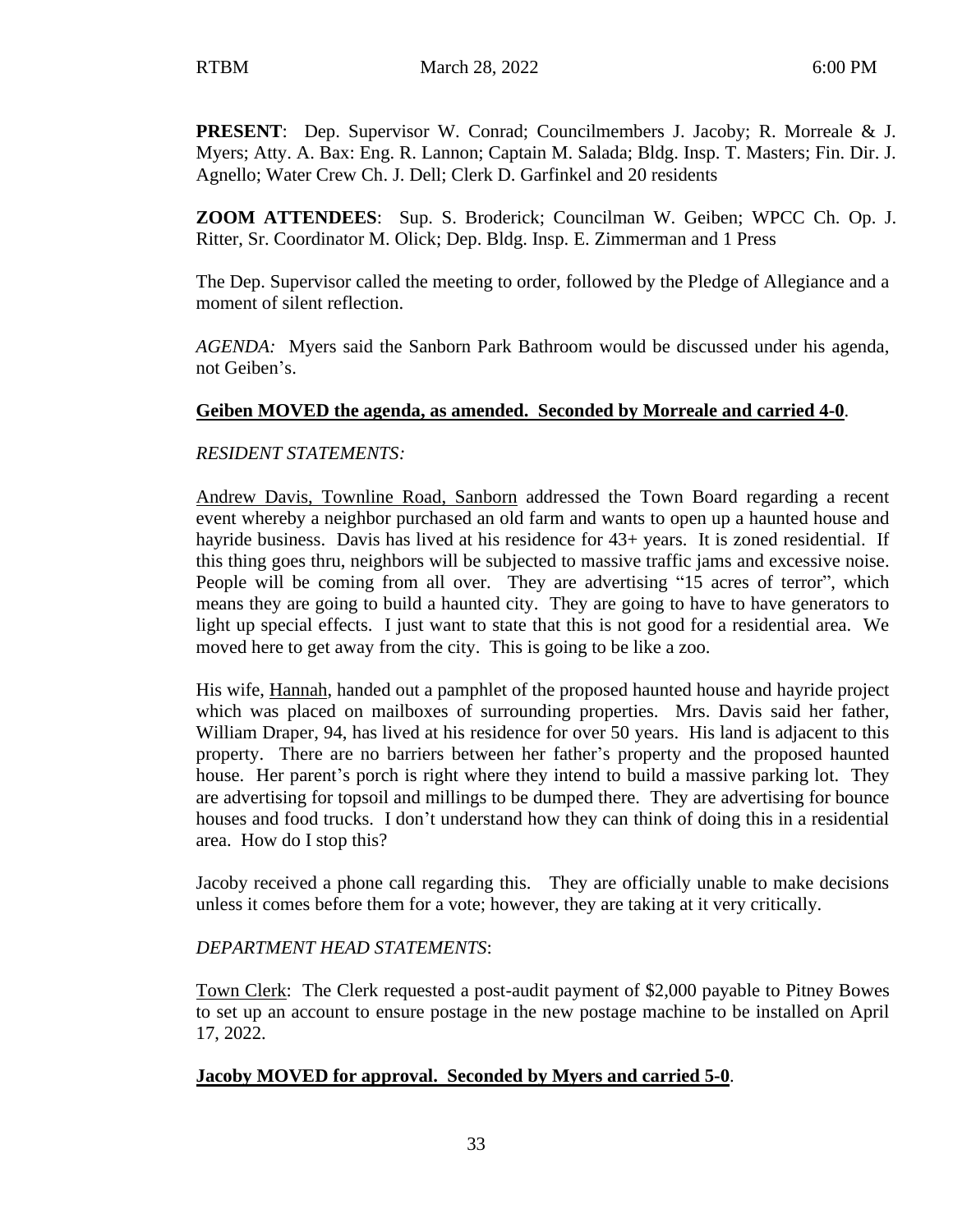Police: Capt. Salada gave an update on the Active Shooter Drill at Niagara-Wheatfield School District. The Sheriff's office, Border Patrol, State Police and local fire departments assisted. They were able to train at two of the schools in the district with positive feedback.

Building: Bldg. Insp. Masters said the roof replacement at the Outfall building is underway. During repair, there was some mis-communication with the general contractor and the asbestos abatement contractor. Because of that, instead of replacing ten window sashes, they cut all the windows out of the building. They can get parts to fix all but three of the windows. Three windows would have to be replaced completely.

When this project originally went forward, Masters said the Town discussed doing the windows as a separate project. Because of how much it was going to cost, we pulled back on the windows and did the roof and doors instead. Now, because of this mistake by the asbestos contractor, it is forcing our hand to either fix the windows, which they will do at no cost to the Town, or have all brand-new windows installed? We can do that with highperformance glass – all brand-new operational windows for a total cost of \$56,000.00. This would be for 12 windows and would require a change-order to the original contract. If we wanted black to match the roof, gutter and downspouts to make the building look better from the river and new pavilion, it would be an additional \$8,000.00. Masters said his recommendation would be to replace the windows in black for a total change-order of \$64,000.00. This would give them a lot of options for future use of the building.

#### **Broderick MOVED to replace the windows with high-energy efficient windows at a cost not to exceed \$65,000.00. Seconded by Jacoby and carried 5-0**.

The Finance Director said the windows could be funded thru the H-98 account.

#### **Jacoby MOVED to authorize the Supervisor to sign the change-order. Seconded by Morreale and carried 5-0**.

The Supervisor asked the Building Inspector to speak with regard to the proposed project on Townline Road, as addressed in the resident comments. Masters said they have been actively watching that property, even before they knew about the "Nightmare" scenario. A new person moved in and his truck was parked sideways and debris was all over the property. The building department sent a violation for running a business on residential property, as well as for advertising of this prospective commercial enterprise. Masters does not know how it's going to end. It might end amicably or might end up in court. It is not an allowed use.

Water: Jeff Dell said the Water Department has a used 1990 Ford Dump Truck that they would like placed on Auctions International.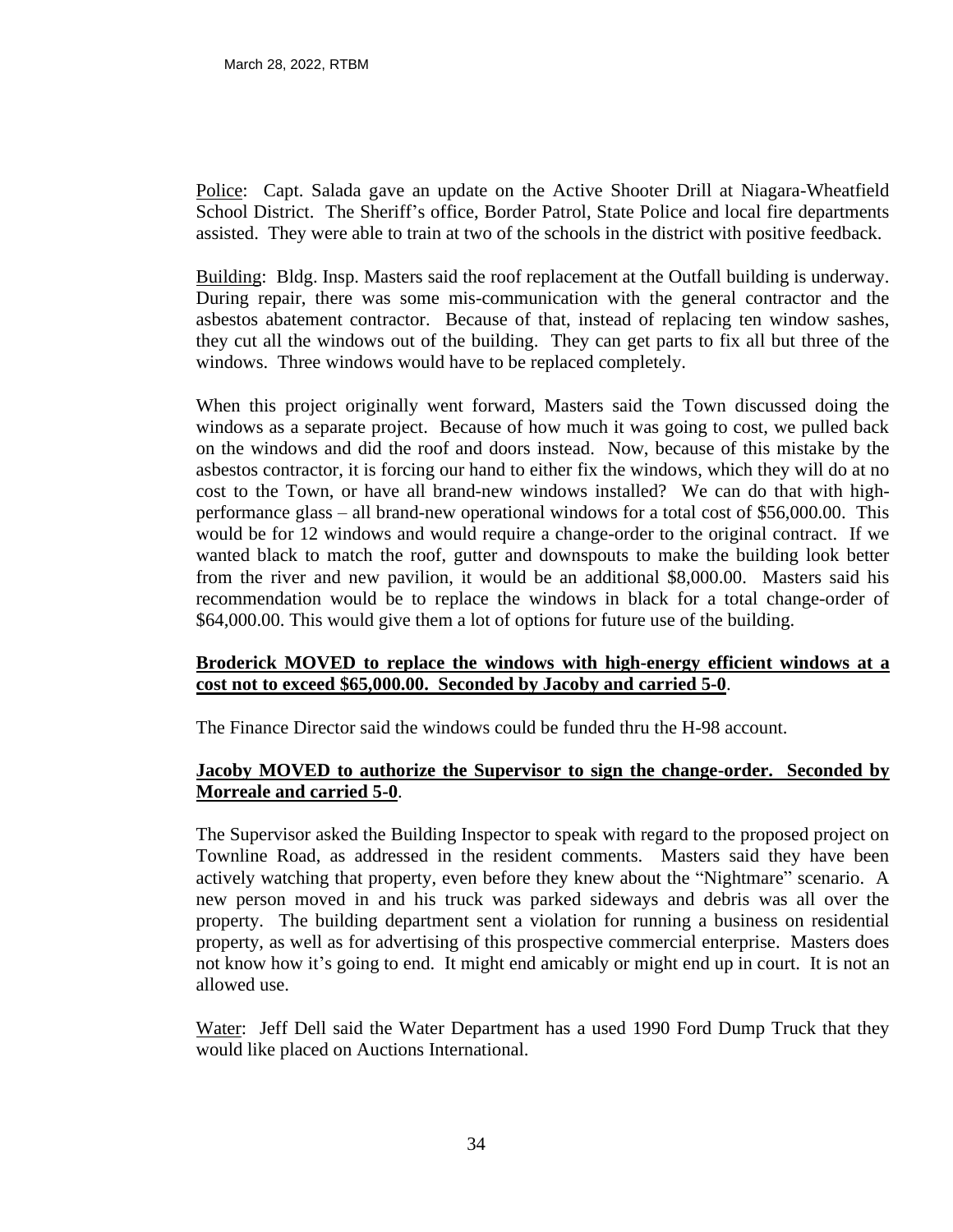### **Jacoby MOVED to declare a 1990 Ford Dump Truck as excess equipment. Seconded by Myers and carried 5-0**.

## **Jacoby MOVED to post the 1990 Ford Dump Truck on Auctions International. Seconded by Morreale and carried 5-0**.

Seniors: The Coordinator asked approval to hire David D'Avolio as Seasonal Laborer at the Senior Center at 15.00/hr.

#### **Geiben MOVED for approval, as presented. Seconded by Morreale and carried 5-0**.

#### *APPROVAL OF MINUTES:*

### **Morreale MOVED to approve the minutes of 3/14/22, Work Session. Seconded by Jacoby and carried 5-0**.

## *ABSTRACT:* **Myers MOVED to approve the Regular Abstract of Claims Numbered 21-03704 thru 21-03708 (2021) and 22-00598 thru 22-00753 (2022) and recommended payment in the amount of \$858,526.96 plus a post-audit of \$10,367.26. Seconded by Jacoby and carried 5-0**.

#### *BRODERICK*

1. Liaison: Zoning Board Appointments

## **Broderick MOVED the appointments of Damon DeCastro Jr. and Dave Warnick as Alternates to the Zoning Board of Appeals, with terms to expire 12/2026. Seconded by Morreale and carried 5-0**.

2) Legal: Stonehaven Contract

Atty. Bax advised the Board that the purchase offer the Town put forth for Stonehaven Boy Scout Camp, 4670 Simmons/Albright Roads has come to terms for a total of \$665,000.00, plus one Coyote Tractor that is used to maintain the property. A fully signed contract was forwarded to the Town. As soon as it is approved by the Board, the realtor will stop all showings from this point forward. It would then go into the Attorney's hands for the closing.

Bax said the Town is eligible for a grant to help fund the purchase. They have extended the closing date until the middle of July so that the Town could take advantage of whatever monies are available in all its various sources. Bax said the contract is here for the Board's approval. If approved today, there would be no further showings. Barring any major issues, it would become a Town park.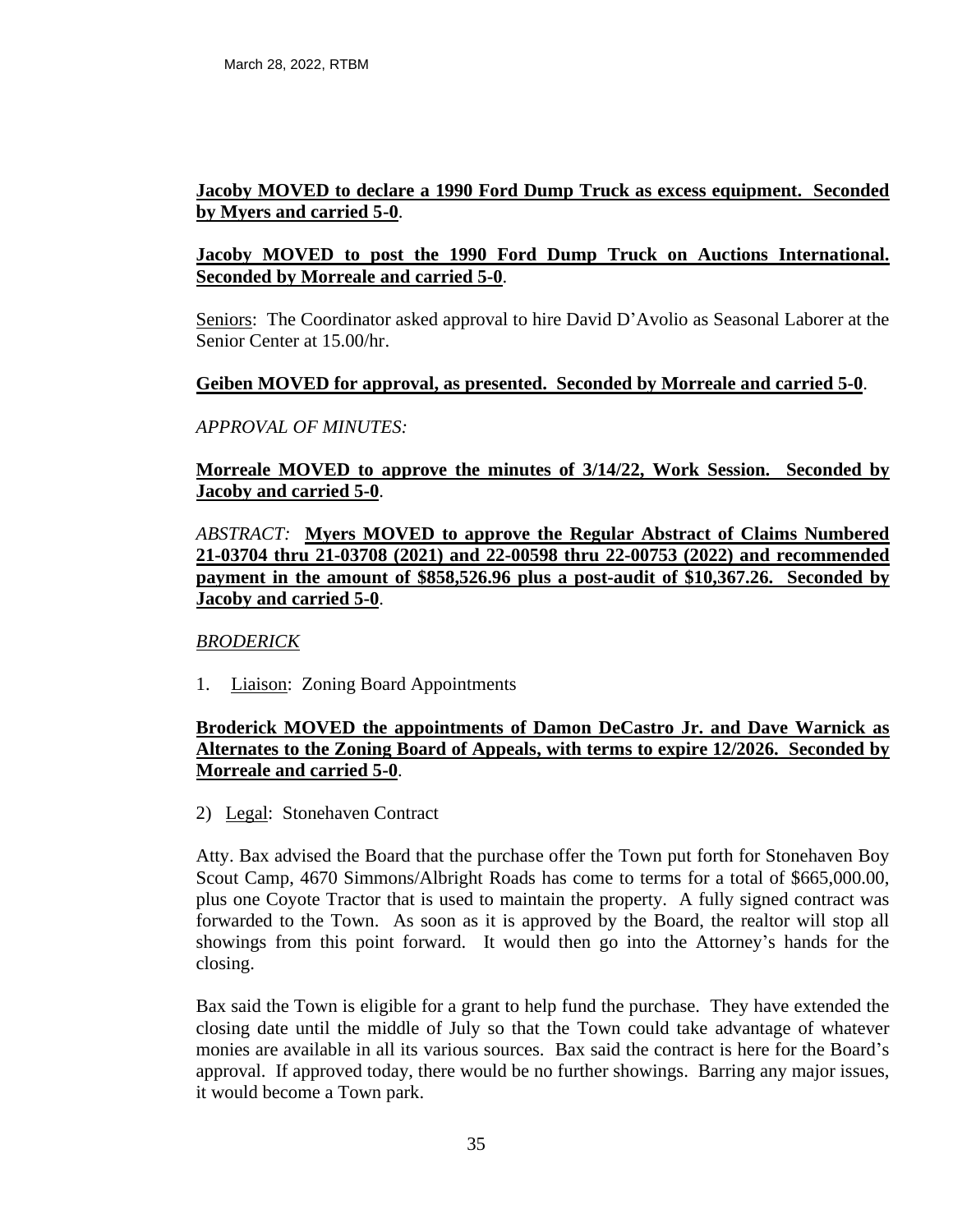## **Jacoby MOVED to approve the contract, as executed, for the purchase of Stonehaven Boy Scout Park. Seconded by Morreale**.

The Clerk was directed to pull the Board: Geiben  $-$  Aye; Jacoby  $-$  Aye; Morreale  $-$  Aye; Myers – Aye; and Broderick – Aye. **Motion carried 5-0**.

3) Engineering: Riverfront Park Pavilion

Eng. Lannon said bids were open in the office of the Town Clerk on 3/24 for the Riverfront Park Pavilion Construction Project. Two bids were received: A-1 Landcare, Inc. - \$469,000.00 and Mark Cerrone, Inc. - \$484,000.00.

Lannon recommended awarding the bid to A-1 Landcare, Inc. in the amount of \$469,000.00.

## **Morreale MOVED for approval. Seconded by Jacoby and carried 5-0**.

## **Morreale MOVED to authorize the Supervisor to sign contract with A-1 Landcare, Inc. Seconded by Myers and carried 5-0**.

4) Finance

The Finance Director asked approval to process 2021 & 2022 Budget revision.

a) A request to move \$920.00 to Recreation Ice Rink Contractual (A00-7310-0403- 4403) from Recreation Contractual (A00-7310-0400-0000) to cover Ice Rink Contractual expenses.

b) A request to move \$200.00 to Police Contractual (B00-3120-0400-0000) from Police Personnel (B00-3120-0100-0000) to cover Police Contractual expenses.

c) A request to increase Transfer to Other Funds (B00-9901-0900-0000) and Feder Aid (B00-100004089-0000 by \$674,819 to recognize the unbudgeted ARPA Federal funds received which are assisting in the funding of the Waterline Capital Project.

d) A requesting to move \$3,500.00 to Parks Out of Dept. Ice Rink Personnel (A00-7110- 0100-4403) from Recreation Seasonal Help Personnel (A00-7310-0100-0000) to cover Ice Rink Personnel for removal of the Ice Rink.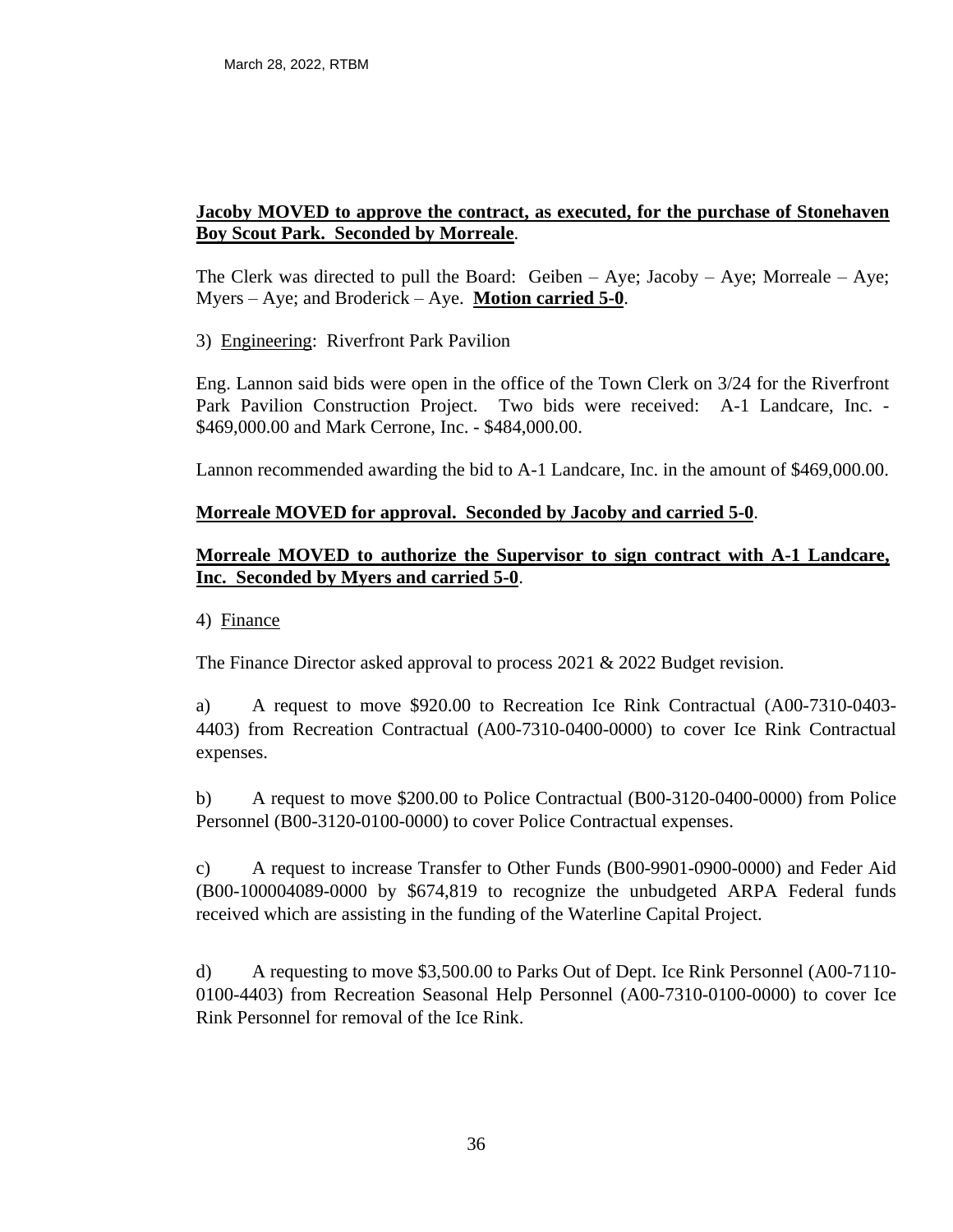e) A request to move \$1,957.00 to Recreation Equipment (A00-7310-0200-0000) from Recreation Seasonal Help Personnel (A00-7310-0100-0000) to cover the purchase of a new desk.

f) A request to move \$2.00 to South Sewer Admin. Contractual (SS3-8110-0400-0000) from South Sewer Sanitation Contractual (SS3-8120-0400-0000) to cover postage expenses.

# **Jacoby MOVED to approve, as presented. Seconded by Morreale and carried 5-0**.

## 2. USI GASB 74/75

Agnello said the two-year service contract with USI is up for renewal. USI is utilized for GASB 74/75 actuarial valuation services. They are well versed in employee postemployment health & welfare benefits. Rates have increased by \$300 (\$5,800) since the last contract in 2020 (\$5,500).

### **Jacoby moved to authorize the Supervisor to sign the contract with USI Consulting Group. Seconded by Morreale and carried 5-0**.

Regarding the Stonehaven Contract, Broderick said the Town is required to put down a \$300,000.00 deposit. After consultation with the Finance Director, it was determined to fund this from the A-Fund and B-Fund.

**Morreale MOVED to allocate \$150,000.00 from the A-Fund (Recreation) and \$150,000.00 from the B-Fund (Parks) as deposit on the Stonehaven Contract. Seconded by Jacoby and carried 5-0**.

## **Jacoby MOVED to authorize GHD to provide a cost estimate and Scope of Work for Stonehaven Park. Seconded by Myers and carried 5-0**.

*GEIBEN*: Nothing to report.

*JACOBY:* Nothing to report.

## *MORREALE:*

1. Saturnpower / Kilmer Solar: Morreale referred to a request from Saturnpower for a 6-month extension of the project's Site Plan Approval, Special Use Permit and Negative Declaration Status regarding the Kilmer Solar Project, located at 4616 Townline Road.

# **Morreale MOVED for approval of the 6-month extension, Seconded by Jacoby and carried 5-0**.